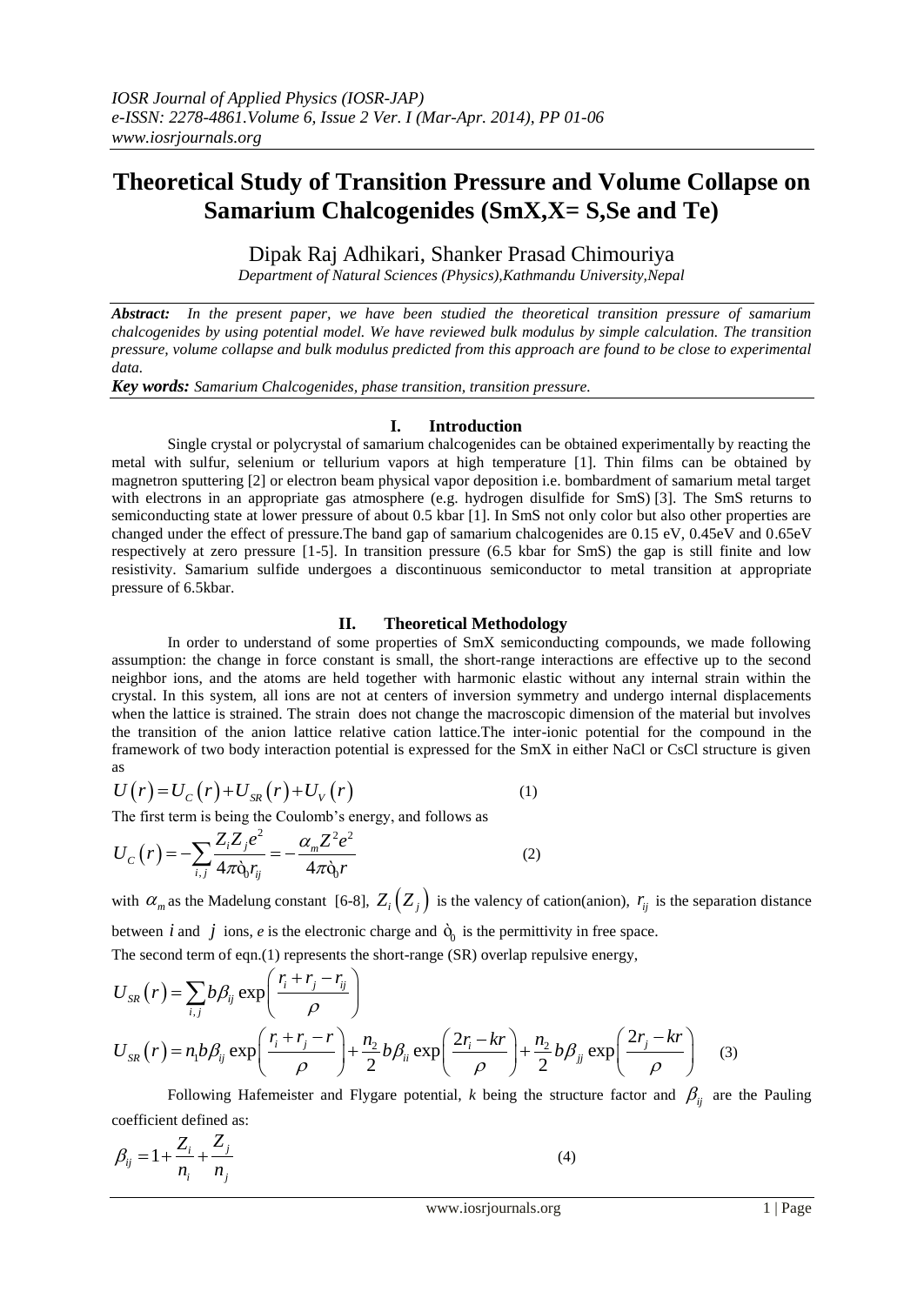with  $Z_i\left(Z_j\right)$  and  $n_i\left(n_j\right)$  as the valency and number of outermost electrons in the cations(anion) respectively. The symbol  $b$  and  $\rho$  are being the short-range ( $b$ , hardness and  $\rho$ , range) repulsive potential parameters.

The last term in eqn.(1) is the Van der Waal's (vdW) potential energy, expressed as:  
\n
$$
U_V(r) = -\sum_{i,j} \frac{c_{ij}}{r_{ij}^6} - \sum_{i,j} \frac{d_{ij}}{r_{ij}^8} = -\frac{C}{r^6} - \frac{D}{r^8}
$$
\n(5)

due to dipole-dipole (d-d) and dipole-quadrupole (d-q) interaction.  $c_{ij}$   $(d_{ij})$  represents the Van der Waal coefficients associated to the d-d(d-q) interactions and  $C(D)$  are the corresponding overall Van der Waal coefficients defined as [6-12]

$$
C = n_1 c_{ij} + \frac{n_2}{2} \frac{c_{ii} + c_{jj}}{k^6}
$$
  
\n
$$
D = n_1 d_{ij} + \frac{n_2}{2} \frac{d_{ii} + d_{jj}}{k^8}
$$
 (6)

We follow the variational method (Slater and Kirkwood)[SKV Method]] [9-16] to derive  $c_{ij}$  and  $d_{ij}$  as [6]

We follow the variational method (Slater and Kirkwood)[SKV Method]] [9-16] to derive 
$$
c_{ij}
$$
 and  $d_{ij}$  as [6]  
\n
$$
c_{ij} = \frac{3}{2} \frac{e\hbar}{\sqrt{m_e}} \left(\frac{1}{4\pi\dot{\theta}_0}\right)^2 \alpha_i \alpha_j \left[\left(\frac{\alpha_i}{N_i}\right)^{1/2} + \left(\frac{\alpha_j}{N_j}\right)^{1/2}\right]^{-1} \qquad (8)
$$
\n
$$
d_{ij} = \frac{27}{8} \frac{\hbar^2}{m_e} \left(\frac{1}{4\pi\dot{\theta}_0}\right)^2 \alpha_i \alpha_j \left[\left(\frac{\alpha_i}{N_i}\right)^{1/2} + \left(\frac{\alpha_j}{N_j}\right)^{1/2}\right]^2 \times \left[\left(\frac{\alpha_i}{N_i}\right) + \frac{20}{3} \left(\frac{\alpha_i \alpha_j}{N_i N_j}\right)^{1/2} + \left(\frac{\alpha_j}{N_j}\right)\right]^{-1} \qquad (9)
$$

where,  $m_e$  is the electron's mass,  $\alpha_i(\alpha_j)$  is the electronic polarizability and  $N_i(N_j)$  denotes the effective number of electrons of the cation (anion). The values of overall Van der Waal coefficients are obtained using eqns.  $(6)$  and  $(7)$ 

eqns. (6) and (7)  
\nBy substituting the expressions of 
$$
U_C(r)
$$
,  $U_{SR}(r)$  and  $U_V(r)$  in eq.(1) we obtain.  
\n
$$
U(r) = -\frac{\alpha_m Z^2 e^2}{4\pi \dot{\mathbf{q}}_0 r} + n_1 b \beta_{ij} \exp\left(\frac{r_i + r_j - r}{\rho}\right) + \frac{n_2}{2} b \beta_{ii} \exp\left(\frac{2r_i - kr}{\rho}\right) + \frac{n_2}{2} b \beta_{jj} \exp\left(\frac{2r_j - kr}{\rho}\right) - \frac{C}{r^6} - \frac{D}{r^8}
$$
\n(10)

The bulk modulus for a given material is defined as

$$
B_T = -V \frac{dP}{dV} \tag{11}
$$

So at equilibrium condition, i.e. at zero pressure and zero Kelvin of temperature, the eqn. (10) becomes

$$
\left. \frac{d^2 U(r)}{dr^2} \right|_{r=r_0} = 9Kr_0 B_0 \tag{12}
$$

The change in volume associated with the electronic transition from divalent to trivalent state [17] is given by<br>  $\begin{pmatrix} \Delta V \end{pmatrix}$   $\begin{bmatrix} \Delta a \end{bmatrix}^3$  1

$$
\left(\frac{\Delta V}{V_0}\right)_{elec} = \left[1 + \left(\frac{\Delta a}{a_0}\right)\right]^3 - 1\tag{13}
$$

 $\left( V_0 \right)_{elec} \left[ \left( a_0 \right) \right]$ <br>where  $\Delta a = 2(r^{+++} - r^{++}) \exp \left[ -(\Delta E_g - \alpha P)/kT \right]$ ,  $r^{++}$  and  $r^{++}$  are the ionic radii of the samarium ion,  $a_0$  and  $\Delta E_g$  are the lattice parameter and  $\alpha$  is the rate at which  $\Delta E_g$  close with pressure. " $\alpha$ " the rate at which the energy gap  $\Delta E_g$  between the 4f level and conduction band decreases with pressure is determined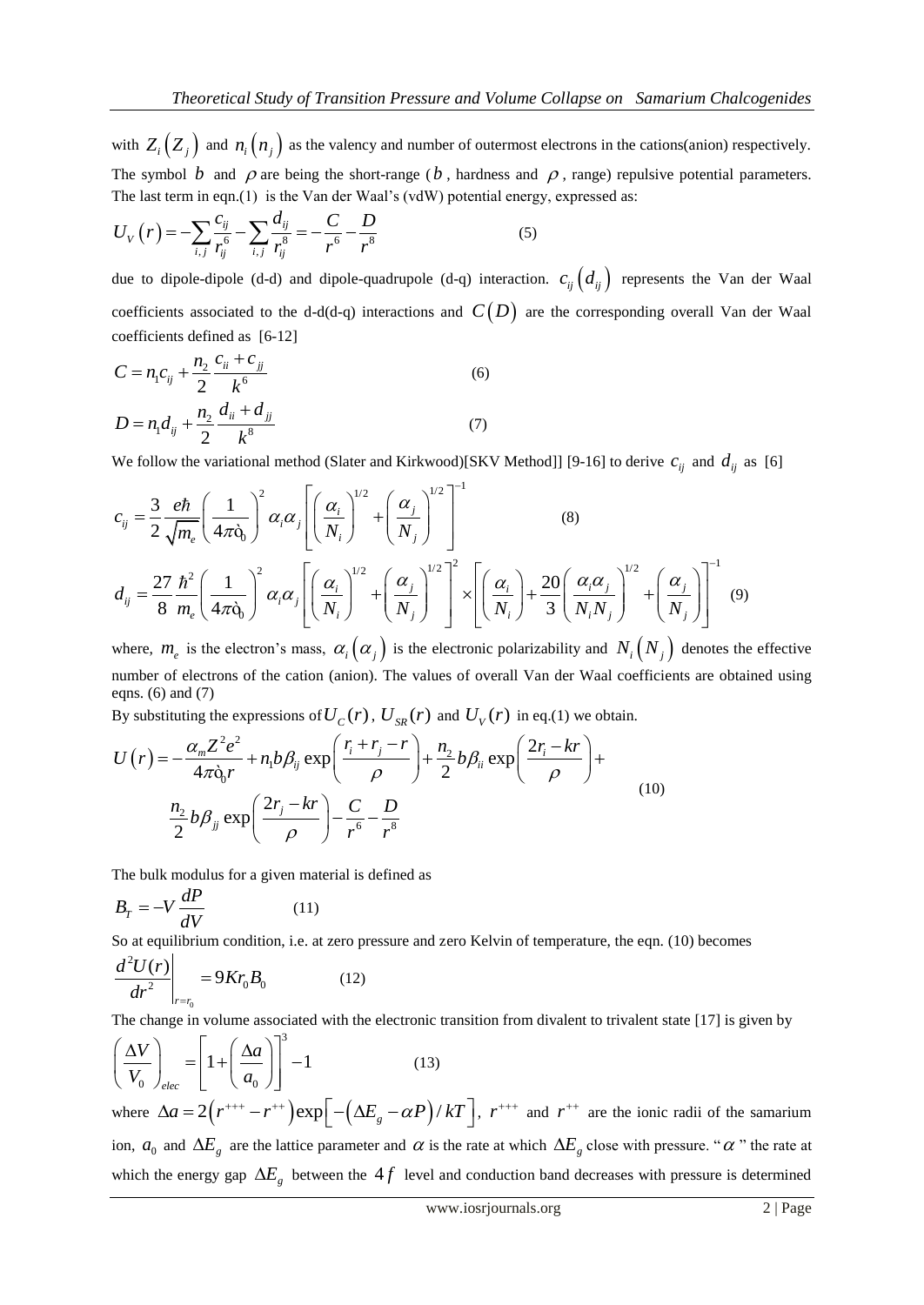[18] such as Anderson and Nafe [19] obtained and empirical relationship between bulk modulus  $B_0$  at atmospheric pressure and specific volume (per ion pair)  $V_0$  of the form given by

$$
B_0 \sim \left(V_0\right)^{-x} \tag{14}
$$

They found for particular class of compounds where the value of  $x$  depends on the class of compounds. For chalcogenides they found  $x$  to be 1. We have investigated as empirical relationship between bulk modulus  $(B_0)$  at atmospheric pressure and specific volume  $V_0$  given by

$$
B_0 = A(V_0)^{-1}
$$
 (15)

Where A is the constant having the value  $2 \times 10^6$ . The values of lattice parameters a and specific volume  $V_0$  for samarium chalcogenides are given in table (6). Using the value of specific volume  $V_0$ , we have calculated bulk modulus  $B_0$  for samarium chalcogenides. The calculated values of  $B_0$  are compared with the experimental values and are found in a reasonable agreement between them, considering the error bars in the data available [11]. Over all calculation have been done by using MATLAB.

#### **III. Results and Discussion**

The objective of the study was to understand some of the thermodynamical variables associated with phase transition at zero temperature. The model has two free parameters: the range  $(\rho)$  and hardness  $(b)$ , which was estimated by the proper utilization of the equilibrium distance. Deduced values of free parameters allowed us to predict the phase transition pressure and associated volume collapse. For the computational process first of all we have collected the structure dependent parameters; Madelung constant  $(\alpha_m)$ , number of nearest neighbor ions  $(n_1)$ , number of next nearest neighbor ions  $(n_2)$ , crystal constants k and K for B1(NaCl) and B2(CsCl) phases and listed these values in table1. The input data: the ionic radii of cation  $(r_i)$  and anion  $(r_j)$ , equilibrium interionic separation  $(r_0)$  at zero pressure, bulk modulus  $(B_0)$  at zero pressure, electronic polarizabilities  $\alpha_i(\alpha_j)$  of cation(anion) of SmS, SmSe and SmTe are presented in table 2. While performing the numerical computation, we presumed that the crystals considered are purely ionic, i.e. the interionic potential depends on the electronic polarizabilities of the individual ions. Using the polarizabilities data of table 2, we first deduce the Van der Waal coefficients from the Slater-Kirkood variation method using eqns. (8) and (9) as well as the overall Van der Waal coefficients using eqns. (6) and (7). The overall vdW coefficients of SmS, SmSe and SmTe for their B1 and B2 phases are presented in table 3. For such purposes, we have two free parameters, namely, range and hardness parameters ( $\rho$  and  $b$ ). We have deduced their values from the knowledge of equilibrium distance and the bulk modulus following the equilibrium condition  $\frac{uv}{v}$  = 0 0  $r = r$ *dU*  $dr \big|_{r=0}$  $= 0$  and eqn. (12). The values of  $\rho$  and b for SmS, SmSe and SmTe in their B1 and B2 phases are presented in table 4.In an attempt to reveal the structural phase transition of SmS, SmSe and SmTe, we minimize the Gibb's free energies  $G_{B}^{\{r\}}(r)$  and  $G_{B_2}^{\{r\}}(r')$  for equilibrium interionic separation  $r$  and  $r'$  for a given pressure. The Gibbs free energy difference  $\Delta G = G_{B1}(r) - G_{B2}(r')$  have been plotted as function of pressure  $(P)$  in [Figure 1](#page-4-0) for SmS, [Figure 2](#page-4-1) for SmSe and [Figure 3](#page-5-0) for SmTe by using the interionic potential discussed above. The pressure corresponding to  $\Delta G \rightarrow 0$  is the phase transition pressure  $(P_t)$  (indicated by arrow in figures). At zero pressure the B1 crystal phase is thermodynamically and mechanically stable, while B2 is not. As pressure increases, beyond the phase transition pressure  $(P<sub>t</sub>)$ , the B2 system becomes mechanically and thermodynamically stable. We have also calculated the fractional volume collapse in percentage during the process of phase transition. The phase transition pressure  $(P_t)$  and percentile fractional volume collapse  $(\Delta V/V_0)$ % are presented in table 5 along with available experimental data and obtained by other theoretical works.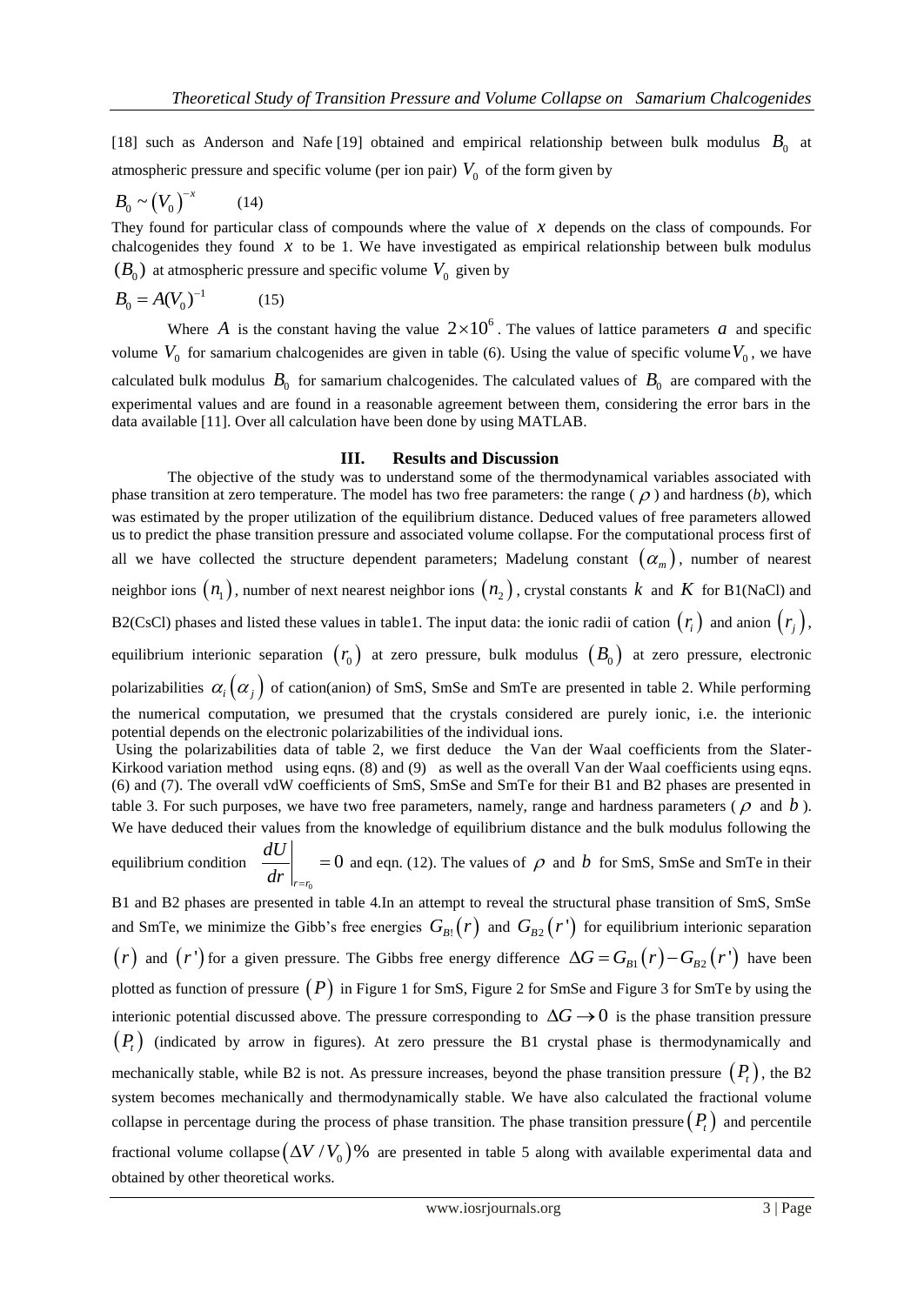This concludes that the transition is almost continuous for SmSe and SmTe. It is thus argued that the major volume discontinuity in pressure-volume phase diagram for SmS identifies the structural phase transition from NaCl to CsCl. We have also computed the value of relative volume associated with various compressions and plotted them against various pressures as shown in [Figure 4](#page-5-1) for SmS[, Figure 5](#page-5-2) for SmSe and [Figure 6](#page-5-3) for SmTe. We have also calculated the fractional volume collapse in percentage during the process of phase transition. The

phase transition pressure  $(P_t)$  and percentile fractional volume collapse  $(\Delta V/V_0)$ % and bulk modulus are presented in table 5 and 6 along with available experimental data and obtained by other theoretical works.

#### **References**

- [1] A. Jayaraman, V. Narayanamurti, E. Bucher, and R. G. Mines, Phys. Rev. Letters1 **25**, 1430 (1970).
- [2] R. Kitagawa, H. Takeba, and K. Mornaga, Appl. Phys. Letters **82**, 3641 (2003).
- [3] E. Rogars, P. F. Smell, P. Dorenbos, and E. V. D. Kolk, J. Phys. Condensed Matter **22**, 015005 (2010).
- K. H. J. Buschow, Concise Encyclopedia of Magnetic and Supercondiuncting Material (2005), p. 318.
- [5] C. M. Verma and V. Heine, Phys. Rev. **11**, 4763 (1975).
- [6] D. Varsney, R. Kinge, P. Sharma, N. Kaurav, and R. K. Singh, Indian J. Phys. **43**, 939 (2005).
- [7] M. P. Tosi and F. G. Fumi, J. Phys. Chem. Solids **23**, 359 (1962).
- [8] M. L. Huggins and J. E. Mayer, J. Chem. Solids **3**, 637 (1935).
- [9] J. E. Mayer, J. Chem. Solids **1**, 270 (1933).
- [10] J. C. Slater and J. G. Kirkood, Phys. Rev. **37**, 682 (1931).
- [11] U. Benedict and W. B. Holzafel, Handbook on the Physics and Chemistry of Rare Earths (North Holland, Amsterdam, 1993), p. 113.
- [12] V. A. Sidorov, N. N. Stepanov, L. G. Khvostantsev, O. B. Tsiok, A. V. Golubkove, V. S. Oskotsi, and I. A. Smirnov, Semicond. Sci. Technolq **4**, 286 (1989).
- [13] T. L. Bihan, S. Darracq, S. Heathman, U. Benedict, K. Mattenberger, and O. Vogt, J. Alloys. Compd. **226**, 143 (1995).
- [14] O. B. Tsiok, V. A. Sidorov, V. V. Bredikhin, L. G. Khvostantsev, A. V. Golubkove, and I. A. Smirnov, Solid State Commun. **79**, 227 (1991).
- [15] W. M. Temmarman, A. Svane, L. Petit, M. Luders, P. Strange, and Z. Szotek, Phase Transition **80**, (2007).
- [16] D. Varsney, N. Kaurav, P. Sharma, S. Shan, and R. K. Singh, Phase Transition2 **77**, 1075 (2004).
- [17] M. Francilon, D. Gerome, J. C. Achard, and G. Mailfait, J. Phys (Paris) **31**, 709 (1970).
- [18] E. Bucher, V. Narayanamurti, and A. Jayaraman, J. Appl. Phys. **42**, 1741 (1971).
- [19] O. L. Anderson and J. L. Nafe, J. Geophys. Res **70**, 3951 (1965).

**Table 1.** The structure dependent input parameters: Madelung constant  $(\alpha_m)$  , number of nearest and next

|          |              |             | nearest neighbor ions $(n_1)$ and $(n_2)$ , crystal constants $(k)$ and $(K)$ . |              |                 |
|----------|--------------|-------------|---------------------------------------------------------------------------------|--------------|-----------------|
| Phase    | $\alpha_{m}$ | $n_{\rm i}$ | $n_{\gamma}$                                                                    |              |                 |
| B1(NaCl) | 1.7475       |             |                                                                                 | $\sqrt{2}$   |                 |
| B2(CsCl) | 1.7626       |             | n                                                                               | $2/\sqrt{3}$ | $8/(3\sqrt{3})$ |

**Table 2.** The input parameters: ionic radius of cation  $(r_i)$ , ionic radius of anion  $(r_j)$ , equilibrium interionic

separation  $(r_0)$ , electronic polarizability of cation  $(\alpha_i)$ , electronic polarizability of anion  $(\alpha_j)$ , bulk

| $\cup$<br>$\sim$ $-$                                                                   |            |                   |                   |                    |                    |                              |               |
|----------------------------------------------------------------------------------------|------------|-------------------|-------------------|--------------------|--------------------|------------------------------|---------------|
| Compound                                                                               | $r_i(A)$   | $r_{i}(A)$        | $a(\AA)$          | $r_{0}(\check{A})$ | $\alpha_i(\AA^{3}$ | $\alpha_i$ ( $\rm \AA^{3}$ ) | $B_0$ (kbar)  |
| SmS                                                                                    | $1.36^{b}$ | $1.70^{b}$        | $5.97^{\circ}$    | 4.221              | $28.8^{b}$         | 2.9 <sup>b</sup>             | $476^{\circ}$ |
| SmSe                                                                                   | $1.36^{b}$ | $1.84^{\rm b}$    | $6.22^{\rm a}$    | 4.398              | $28.8^{b}$         | 3.8 <sup>b</sup>             | $520^{\circ}$ |
| SmTe                                                                                   | $1.36^{b}$ | 2.07 <sup>b</sup> | 6.60 <sup>a</sup> | 4.662              | $28.8^{b}$         | $5.5^{\circ}$                | $400^a$       |
| $\alpha$ $\alpha$ $\alpha$ $\beta$ $\alpha$ $\alpha$ $\beta$ $\alpha$ $\beta$ $\alpha$ |            |                   |                   |                    |                    |                              |               |

modulus at zero pressure  $\left(B_{0}\right)$  for SmS, SmSe and SmTe.

<sup>a</sup>Ref [5], <sup>b</sup>Ref [15,16]

Table 3. Calculated over all Van der Waal coefficients C and D of SmS, SmSe and SmTe for B1 and B2

|          |                      | phases       |                      |            |
|----------|----------------------|--------------|----------------------|------------|
|          | B1(NaCl) structure   |              | B2(CsCl) structure   |            |
| Compound | C(eVÅ <sup>6</sup> ) | $D(eV\AA^8)$ | C(eVÅ <sup>6</sup> ) | $D(eVÅ^8)$ |
| SmS      | 2904                 | 10697        | 5172                 | 18319      |
| SmSe     | 3344                 | 12605        | 5840                 | 20825      |
| SmTe     | 4134                 | 16145        | 7030                 | 25542      |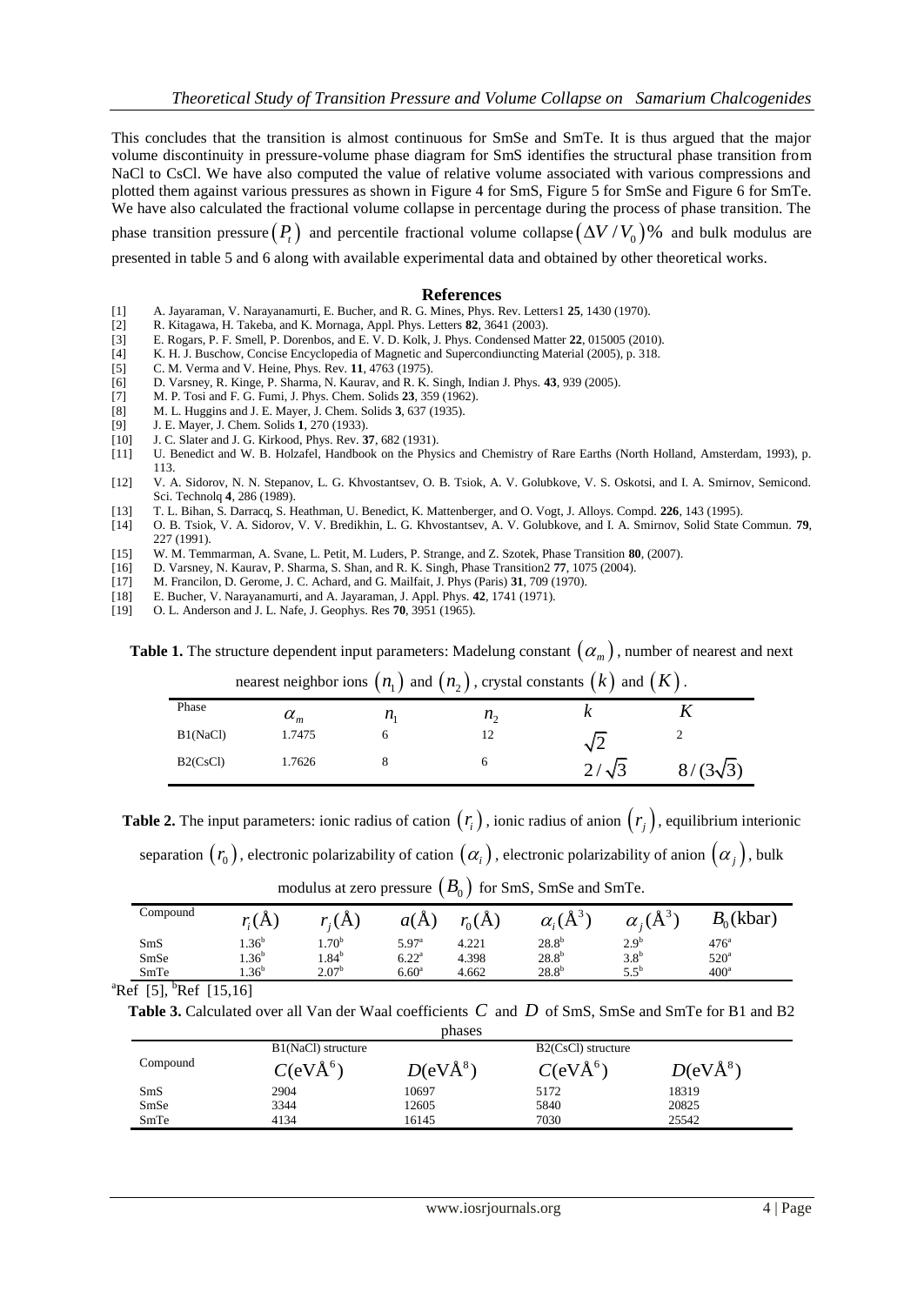| Sm <sub>I</sub> e for B <sub>I</sub> and B <sub>2</sub> phases. |                    |         |                    |        |  |  |
|-----------------------------------------------------------------|--------------------|---------|--------------------|--------|--|--|
|                                                                 | B1(NaCl) structure |         | B2(CsCl) structure |        |  |  |
| Compound                                                        | $\rho(A)$          | b(eV)   | $\rho(A)$          | b(eV)  |  |  |
| SmS                                                             | 0.2237             | 23.6972 | 0.2887             | 5.4404 |  |  |
| SmSe                                                            | 0.6317             | 7.6837  | 0.7451             | 3.8292 |  |  |
| SmTe                                                            | 0.6938             | 6.3525  | 0.8075             | 3.2811 |  |  |

Table 4. Computed model parameters: range parameter ( $\rho$ ) and hardness parameter ( $b$ ) of SmS, SmSe and SmTe for B1 and B2 phases.

**Table 5**. The calculated values of phase transition pressure  $(P_t)$  and percentile volume collapse  $(\Delta V/V_0)$  for SmS, SmSe and SmTe.

|           | $P_{t}$ (kbar) |                                                                                  | $\Delta V/V_{0}$ (%) |                                                                      |  |  |
|-----------|----------------|----------------------------------------------------------------------------------|----------------------|----------------------------------------------------------------------|--|--|
| Compounds | Present        |                                                                                  | Present              |                                                                      |  |  |
|           | (Potential)    | Others' works                                                                    | (Potential)          | Others' work                                                         |  |  |
|           | model)         |                                                                                  | model)               |                                                                      |  |  |
| SmS       | 6.98           | $6.5^{\text{a}}$ , 12.4 <sup>b</sup> , 10 <sup>e</sup>                           | 11.71                | $13.5^a$ , $13.8^b$ , $11.1^e$                                       |  |  |
| SmSe      | 76.5391        | $40^{\circ}, 34^{\circ}, 30\text{-}90^{\circ}, 26\text{-}40^{\circ}, 33^{\circ}$ | 0.27                 | $8^{\text{a}}$ , $11^{\text{c}}$ , $7^{\text{d}}$ , $9.8^{\text{e}}$ |  |  |
| SmTe      | 60.0527        | $20-80^{\circ}, 52^{\circ}, 60-80^{\circ}, 46-75^{\circ}, 62^{\circ}$            | 0.28                 | $9^{\circ}$ , $7^{\circ}$ , $8.4^{\circ}$                            |  |  |
|           |                |                                                                                  |                      |                                                                      |  |  |

<sup>a</sup>Ref. [11], <sup>b</sup>Ref. [12], <sup>c</sup>Ref. [13], <sup>d</sup>Ref. [14], <sup>e</sup>Ref. [15]

**Table 6.** Values of lattice parameter and bulk modulus for divalent samarium chalcogenides.

| Compounds | Lattice parameter | Specific volume            | Bulk modulus | Bulk modulus |
|-----------|-------------------|----------------------------|--------------|--------------|
|           | $a)$ A            | $(M/\rho)$ cm <sup>3</sup> | $B_0$ ) kbar | $(B_0)$ kbar |
|           |                   |                            | Calc         | Expt.        |
| SmS       | 5.97              | 32.0                       | 628          | 476          |
| SmSe      | 6.22              | 35.86                      | 556          | 520          |
| SmTe      | 6.60              | 43.2                       | 462          | 400          |



<span id="page-4-0"></span>Figure 1**. The variation of Gibb's free energy difference with pressure for SmS**



<span id="page-4-1"></span>**Figure 2.** The variation of Gibb's free energy difference with pressure for SmSe